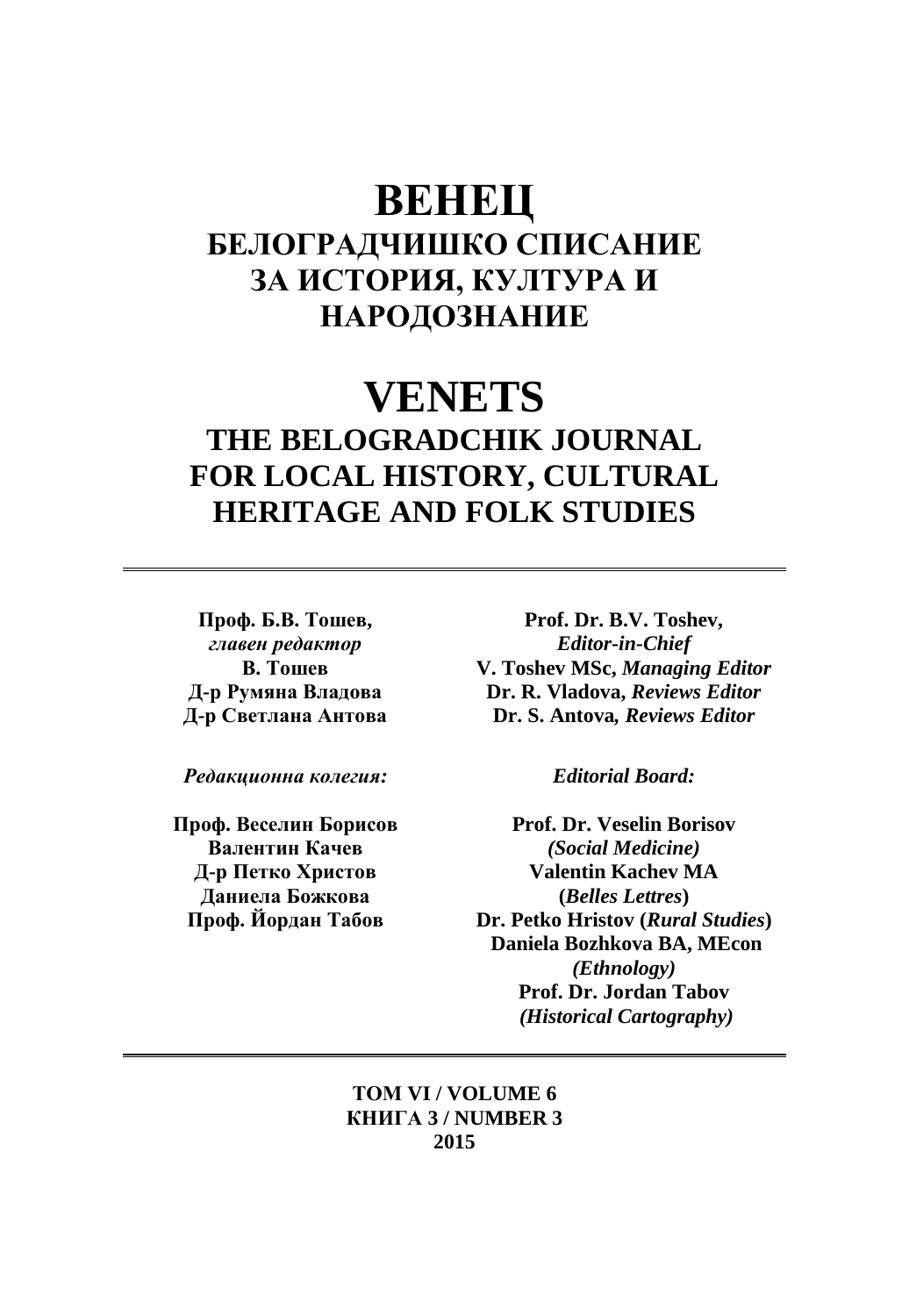Any number of the journal contains three main sections: (i) Literary Section (in Bulgarian), (ii) Historical Archives (chiefly in Bulgarian) and (iii) Scientific Section (usually in English with research papers in the fields of Local/Family History, Oral History, Heritage Studies, Rural Studies, Memory Studies, etc.)

#### GUIDE FOR AUTHORS

Papers of the Scientific Section of Venets should contain: original research; new interpretation or insight of material already in the public domain; or a description that brings to a wider audience material of limited availability, or that is available only in disparate locations. Papers offered for publication in Venets should not have been published previously.

Contributors from all over the world are encouraged to send manuscripts in the above mentioned areas that should be written in a readable and scholarly manner. Manuscripts (in English or in Bulgarian) should not exceed 20 standard pages in length including illustrations, tables, figures and references. Articles must be accompanied by a summary of size not exceeding 20 lines.

Style should conform to that of the *Publication Manual of the American Psychological Association (APA).*

The electronic submission of the manuscript (in word format) is preferable.

Available E-Mails:

[bvtoshev@abv.bg](mailto:bvtoshev@abv.bg)

[toshev@chem.uni-sofia.bg](mailto:toshev@chem.uni-sofia.bg)

==================================================

© Venets 2015

Published Triannually by SCS CONSULTING Ltd, Sofia (BULGARIA) in Collaboration with the Belogradchik Society for Local History and Folk Studies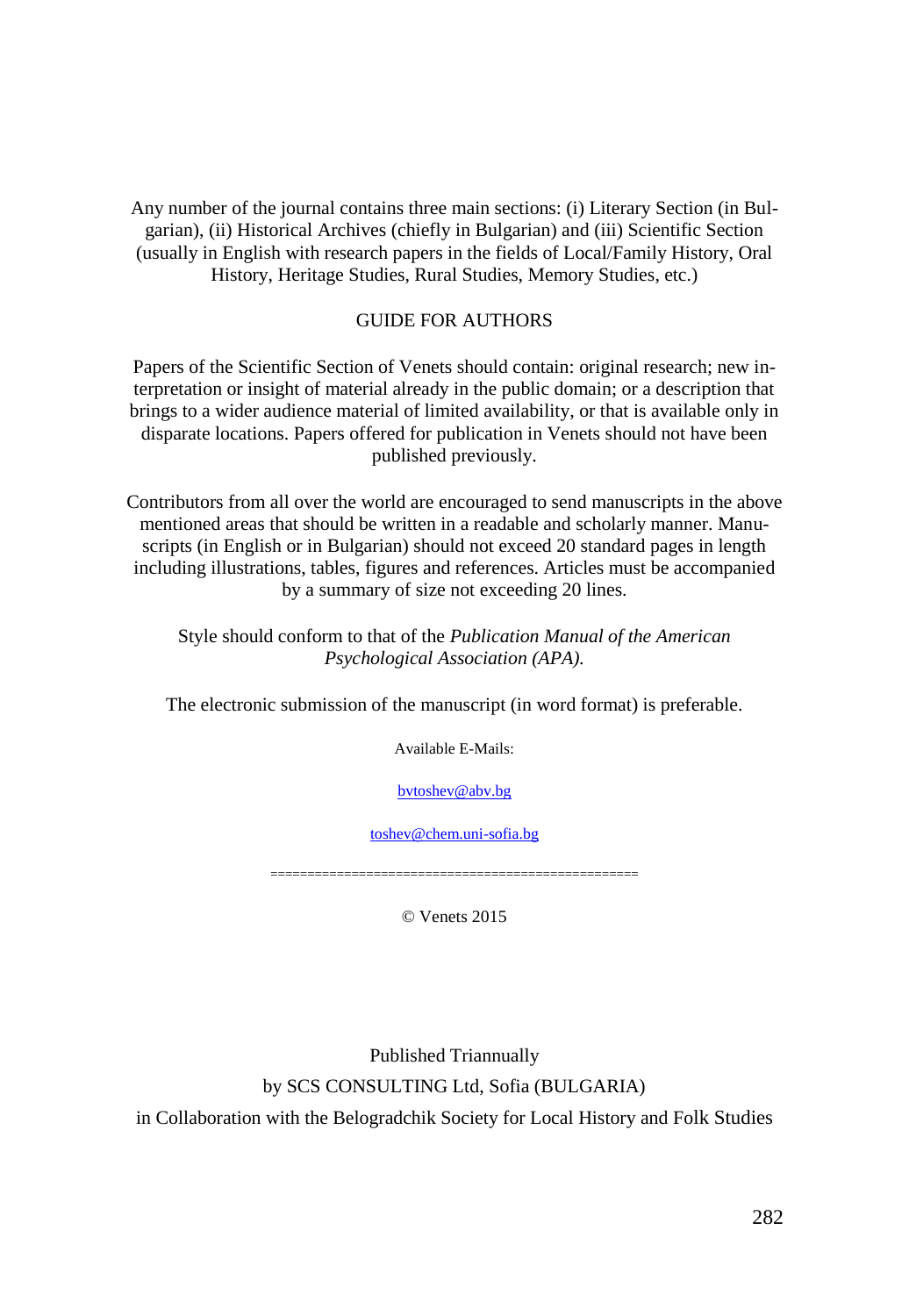### СЪДЪРЖАНИЕ / CONTENTS

### *Research Section:*

Special Issue (Part Three): Borders and Border Zones: Differences and Equilities

*A Scientific Conference: Veliko Tarnovo, 30 May – 1 June, 2014 /* 285

### *Oral History:*

Празнуването като отношение: впечатления от стогодишнината на Освобождението [The Celebration: Personal Impressions of the Centennial of Liberation] / 425

*Г. Симеонова / G. Simeonova*

### *Reviews:*

Българските герои (Пацов & Мечков, 2014) [Bulgarian Heroes (Patsov & Mechkov, 2014)] / 442 *Б. В. Тошев / B.V. Toshev*

### *Appendix:*

Белоградчик в изкуството (Наташа Младенова) [Belogradchik in Art (Natasha Mladenova)] / 456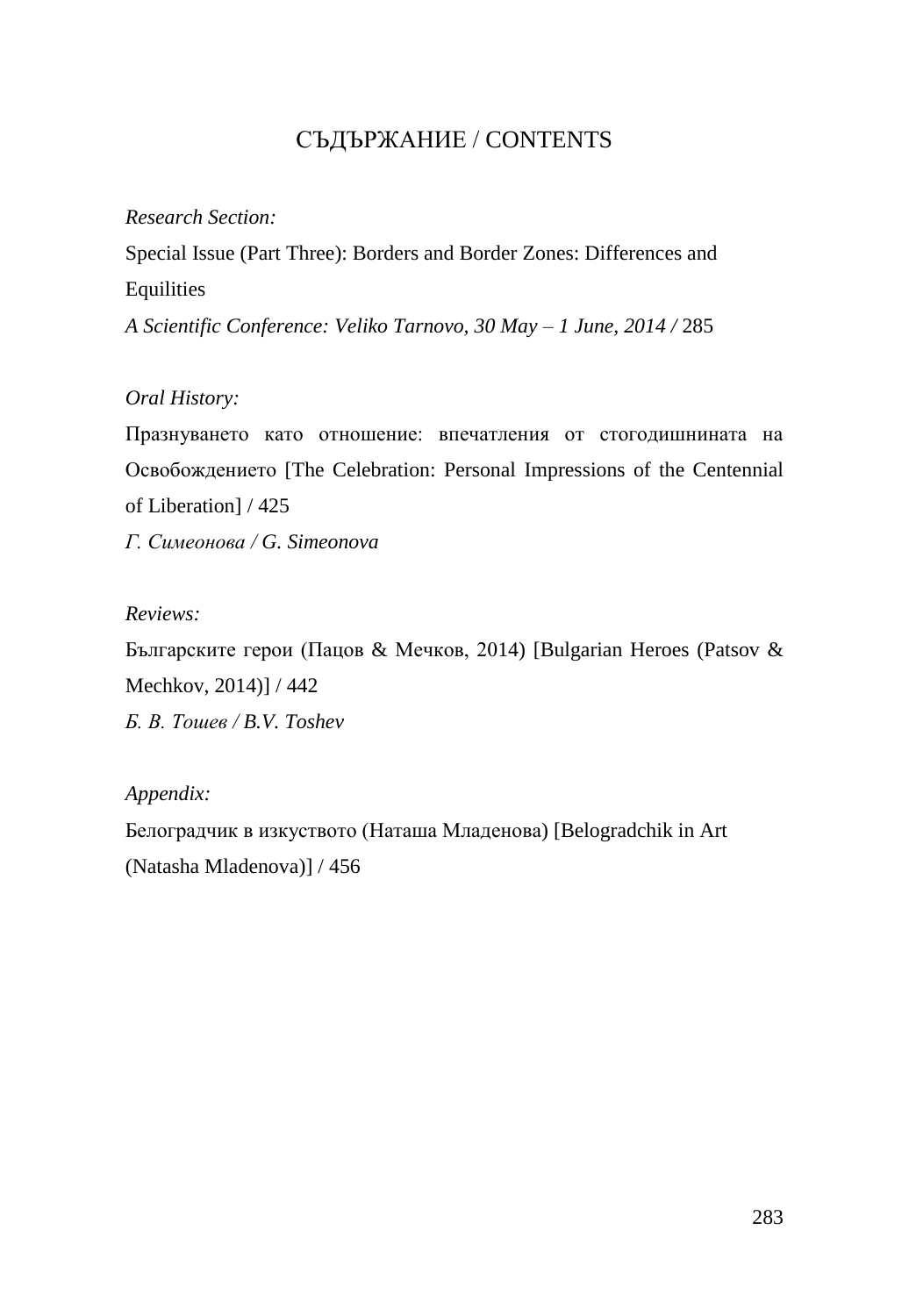## **SPECIAL ISSUE:**

## **BORDERS AND BORDER ZONES: DIFFERENCES AND EQUALITIES**

### **Veliko Tarnovo, 30 May – 1 June, 2014**

### **Guest Editor: Prof. Dr. Margarita Karamihova**

*St. Cyril and St. Methodius University of Veliko Turnovo, Bulgaria*

In May 2014, an international conference entitled "Borders and Border Zones: Differences and Equalities" was held at The University of Saint Cyril and Saint Methodius, Veliko Turnovo, Bulgaria. The purpose of the conference was to explore historical, political, economic, social and personal impact of various types of borders, physical and conceptual, in southeast Europe. The conference was a part of larger research project, "National Boundaries," ["Националните граници"] supported by the Ministry of Education and Science of the Republic of Bulgaria during 2013-2014. At the conference, participants from three countries: Bulgaria, Russia, and Serbia examined the topic of borders from an interdisciplinary perspective.

From the end of twentieth century through the opening decades of the twenty-first, one of the central topics in the fields of Ethnology and Anthropology has been the study of the borders. Impressive publications treating the study of national borders now appear worldwide, most particularly in the USA and Western Europe. The academic network EastBordNet (COST Action IS0803) led by Professor Sarah Green,<sup>1)</sup> has made a major contribution to the field and also has served as the initial inspiration for development of border studies in Bulgaria. Worldwide, studies concerning different types of ethnic,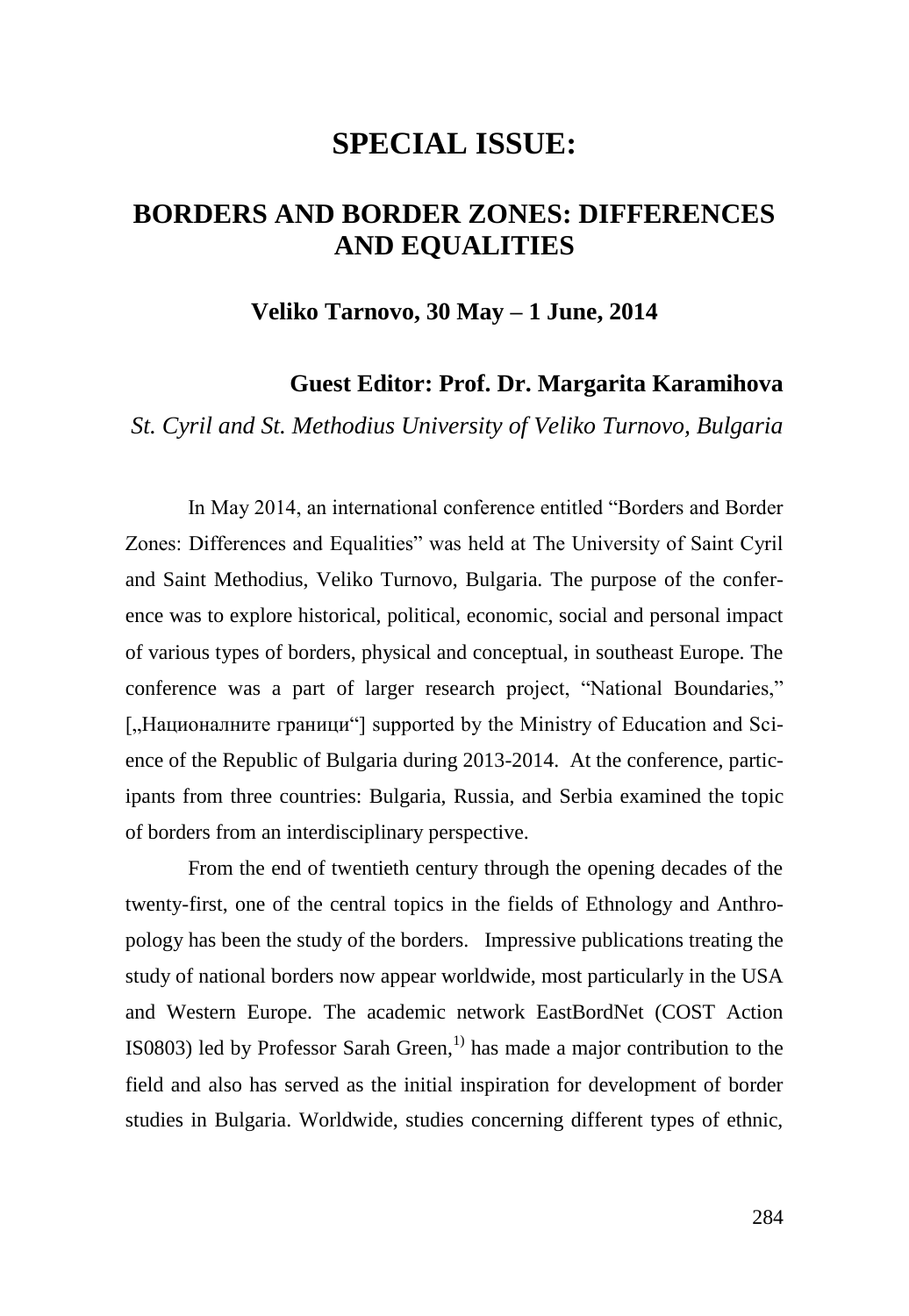religious, social and methodological borders and boundaries are also underway.

The ongoing examination of borders throws light on new problems in the fields of anthropology and history. Their complex character calls for interdisciplinary approaches which apply diverse theories, rather than the search for a single overriding one. Bringing historians, ethnologists, linguists and f experts in the fine arts at our conference was, therefore, a most fruitful way to examine issues of borders in the plethora of subjects including: national boundaries and border zones, state policies during the communist period and the impact thereof, ethnic and religious borders in post-socialist societies, migrations and mobility etc. The conference also provided a forum for the examination of relevant methodological issues in the fields of history and sociology as well as the concepts of the construction and performance of identities.

We were very pleased by the active participation in the conference of a number of doctoral students from Veliko Tarnovo University. For them the conference was of a special importance. It provided them with their first opportunity to attend an international conference and be published on English. Such platforms for their voices to be heard are of a crucial importance to their further development.

### NOTES

1.<http://www.eastbordnet.org/>

#### **Margarita Karamihova**

 $\boxtimes$  Prof. Dr. Margarita Karamihova Department of Early-modern and Modern Bulgarian History Faculty of History St. Cyril and St. Methodius university of Veliko Turnovo 2, T. Tarnovski Str. 5003 Veliko Turnovo, Bulgaria E-Mail: [karamihova\\_m@abv.bg](mailto:karamihova_m@abv.bg)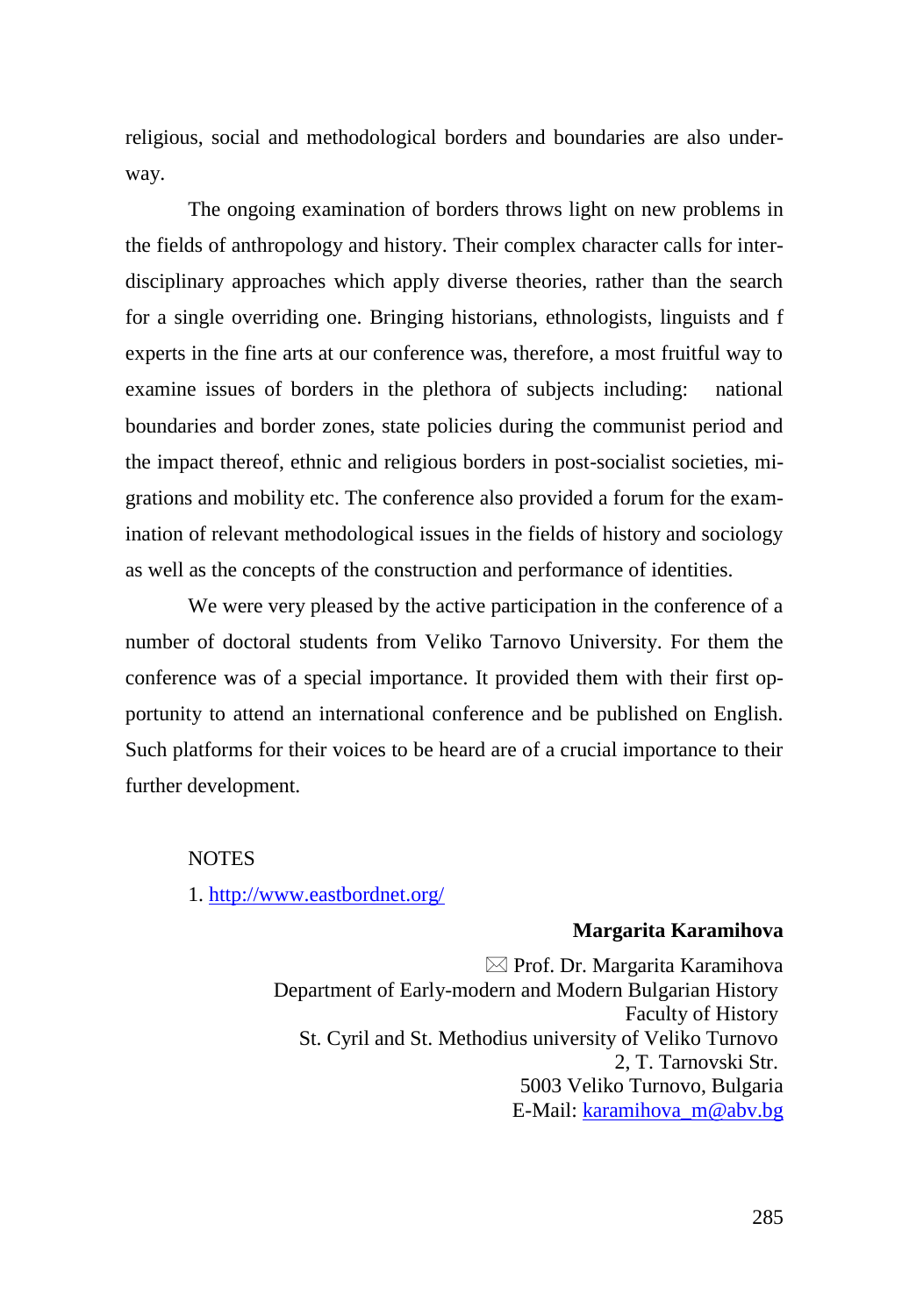

### REPORTS AT THE CONFERENCE

Why Sociology Is Silent Concerning Borders / 9 *Stephen Nikolov*

The Wars as Chronological Limits in the Modern History of Bulgaria / 33 *Petko S. Petkov*

Imperial Limes – Projections in Medieval Imperial Idea / 49 *Zhivko Z. Zhekov*

The Borders of "*Shopluk*" and/or *Shops* without Borders / 63 *Petko Hristov*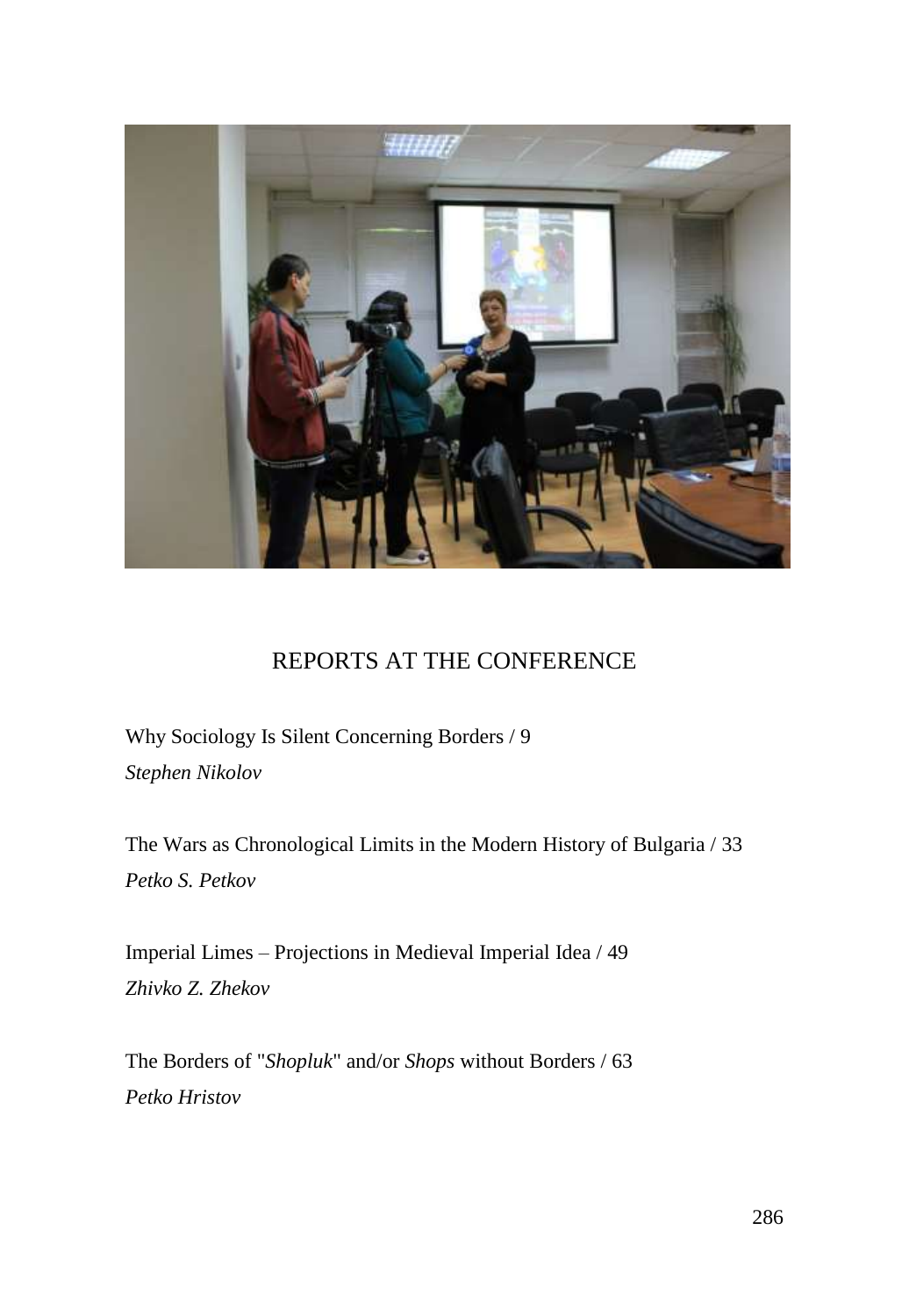The Torlaks Regional Identity(-ies) as a Motive for Cross-border Collaboration in Serbian-Bulgarian Border Zones / 85 *Dejan Krstic*

"Welcome to the Largest Transnational Fair of the Balkans": The Borderliness of Kada Boaz Fair / 137 *Svetlana Antova*

Cross-Border Landscape: Construction of Natural Heritage and Local Development at Bulgarian-Serbian Borderlands / 159 *Ivaylo Markov*

Borders of Identity (A Case Study - Village Slaveyno, Smolyan Municipality) / 185 *Violeta Kotseva*

Different Neighbors – Different Borders / 213 *Ivelina Eftimova*

Boundaries of a Roma Group (A Case Study) / 229 *Margarita Karamihova*

The Notions of "A Border", "A Foreign Country (abroad)" and "A Foreigner" in the Relations between the USSR (Russia) and Bulgaria / 289 *Irina Sedakova*

The Electronic Agora of the British Society in Bulgaria / 309 *Desislava Rangelova*